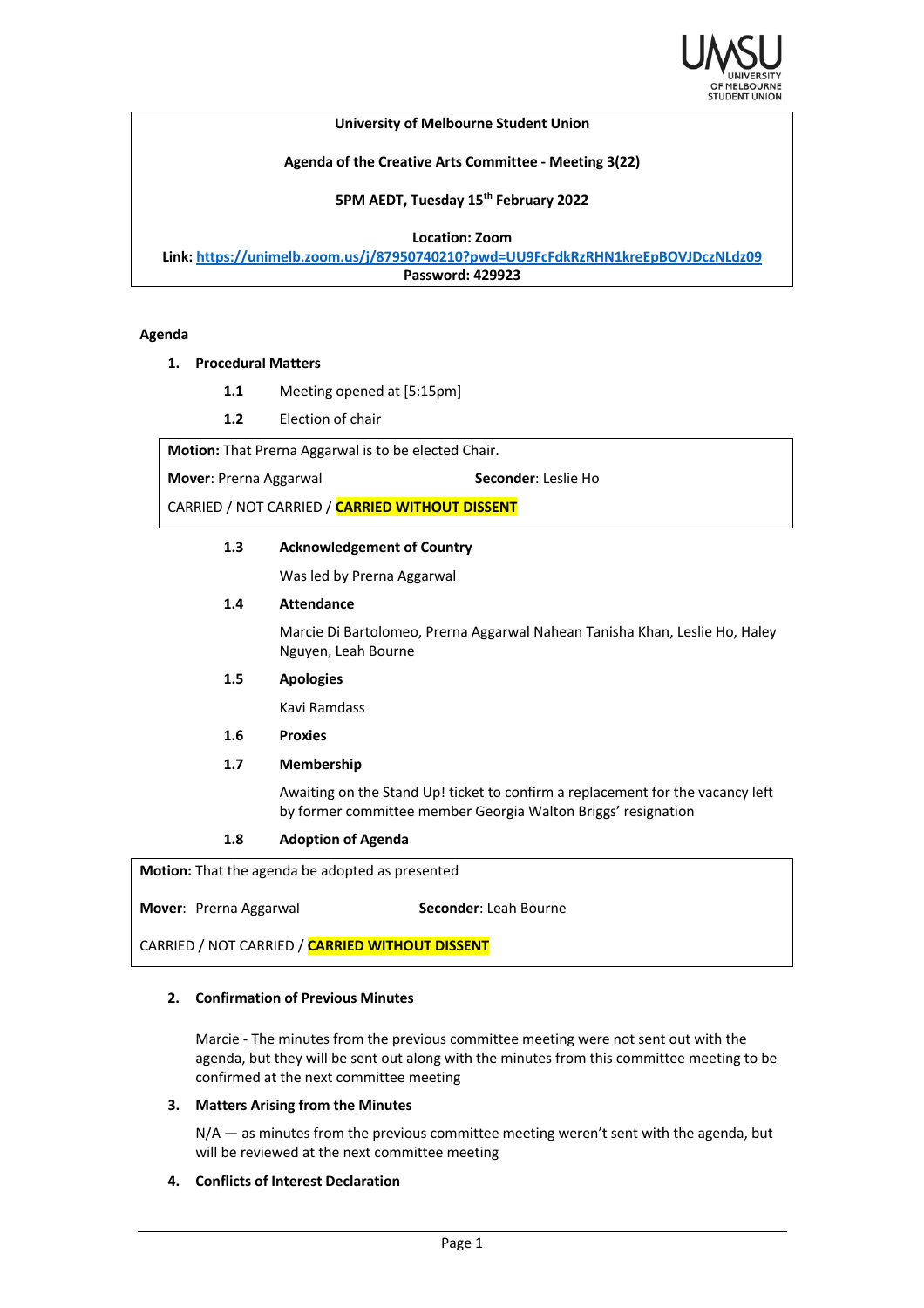None were declared

# **5. Correspondence**

**6. Creative Arts Office Bearers' Reports**

Prerna —

- For Summerfest We will have stalls at the Southbank expo and Summerfest O-week expos. We received communication from UMSU events that there will only be space for one representative at our Southbank Carnival stall due to COVIDsafe restrictions.
	- o Marcie has been confirmed to represent the Creative Arts department at the Southbank Carnival.
- Merch for our Summerfest stalls was not able to be organised in time through UMSU.
	- o Instead we will be putting together bags of art supplies from suppliers approved by the UMSU ethical register to be given out at our stalls. Art supplies to be purchased will include pencils, pens markers, gluesticks and crayons.
- Our O-week publication will be sent to the printers and ready in time for Summerfest stalls
- First grants round has been open, and promoted on our socials, and the UHT's Followspot newsletter. We have already received several applications, and are booking grants meetings with the applicants who have applied. This grant round will close on Sunday 20th February.
- We have been working on the organisation for our collaborations with the Enviro department for the Upcycling Totebag workshop on Tuesday 1<sup>st</sup> March and with the Women's department for the IWD banner making workshop on Thursday 3rd March.
- We have also been working on the organisation for Arty Party which will be happening on Thursday 10<sup>th</sup> March, and after a lot of discussion between myself, Marcie and the committee, we have confirmed a theme for the event: Under the stars.
- We have plans to have Fairy lights to decorate the space, and we hope that attendees' costumes will be sparkling and glittery.
- Prerna makes a callout for committee to be present if possible at Arty as it is one of our biggest events for the semester, and to volunteer if possible for Creative Art's Summerfest and early semester 1 events, and general brainstorming of ideas for events and initiatives.
- Prerna also mentions how Marcie and her had meeting with Betty and Prachi, the UMSU Disabilities, to discuss creative arts therapy sessions and mental health workshop collaborations
	- o Betty has reached out to a potential speaker from Science Gallery for the upcoming Mental health Workshop, awaiting their reply
	- o Workshop dates haven't been finalised but will bel soon for sometime later on this semester
- Prerna informs committee that if committee members have any event ideas and initiatives they want to see happen, Creative Arts department has money and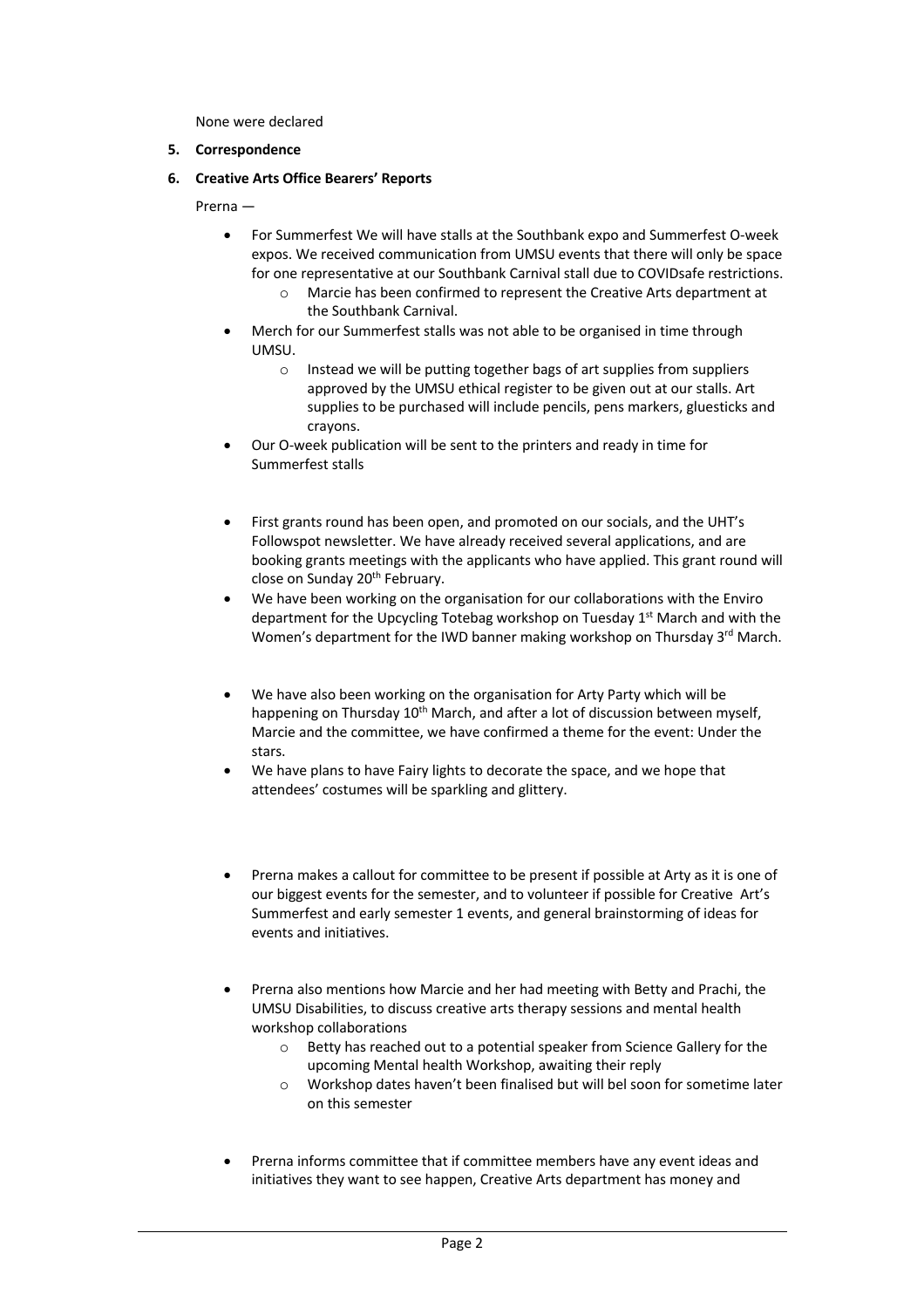resources, to support committee in their creative ideas and interests, and to reach out to Office-bearers for further discussion

## Marcie —

Adding to what Prerna has already mentioned in her OB report:

- O-week publication has been finalised and off to the printers, work is now being done on the digital upload of the publication to the website, and promotion of the publication on the Creative Arts and UMSU's social media channels
	- o Set to be distributed through Summerfest O-week and week 1 events, as well as Arty party
- Been organising the support of UHT, AVM and UMSU Southbank for Arty Party
	- o AVM Site visit confirmed for Arty Party's Ida Bar venue
	- o Have had meetings with UHT to discuss the organising and planning of Arty Party, and will aim to have more in the weeks leading up to Arty Party
	- o Will be reaching out to representatives of Arts and Culture and Student Theatre groups to see if they can attend Arty Party
- We will have a Speed Friending session next Thursday 24th at 4PM in addition to our stalls and online Hopin expo presence
	- o If committee members are free would love to have you involved, help out and have fun!
- Had a meeting with Barb Bolt to discuss a performing arts strategy that is in development and will soon to be implemented across the University
	- o Highlighted the need for accessibility to be more of a focus at arts programs at the University
	- o Highlighted the need for more exposure/awareness of UHT, GPG and Southbank programs

**Motion:** To accept the Creative Arts Office Bearer's Reports as accepted

**Mover**: Prerna Aggarwal **Seconder**: Nahean Tanisha Khan

CARRIED / NOT CARRIED / **CARRIED WITHOUT DISSENT**

**7. Other Reports**

None to declare

## **8. Operational Business**

### **8.1 Deciding deadlines of remaining grant rounds**

Prerna asks if there were any questions in regards to the grant round deadlines proposed in the first motion on notice in section 9.1. There were no questions.

Marcie clarifies for the committee that the grant rounds written in the motion on notice regarding grant round deadlines were suggested with reference to last year's Creative Arts grant round deadlines, with an additional two rounds being proposed during the nonsemester periods/the summer and winter breaks of the year to provide more opportunities for student artist engagement.

# **8.2 Summerfest Updates, and Motions**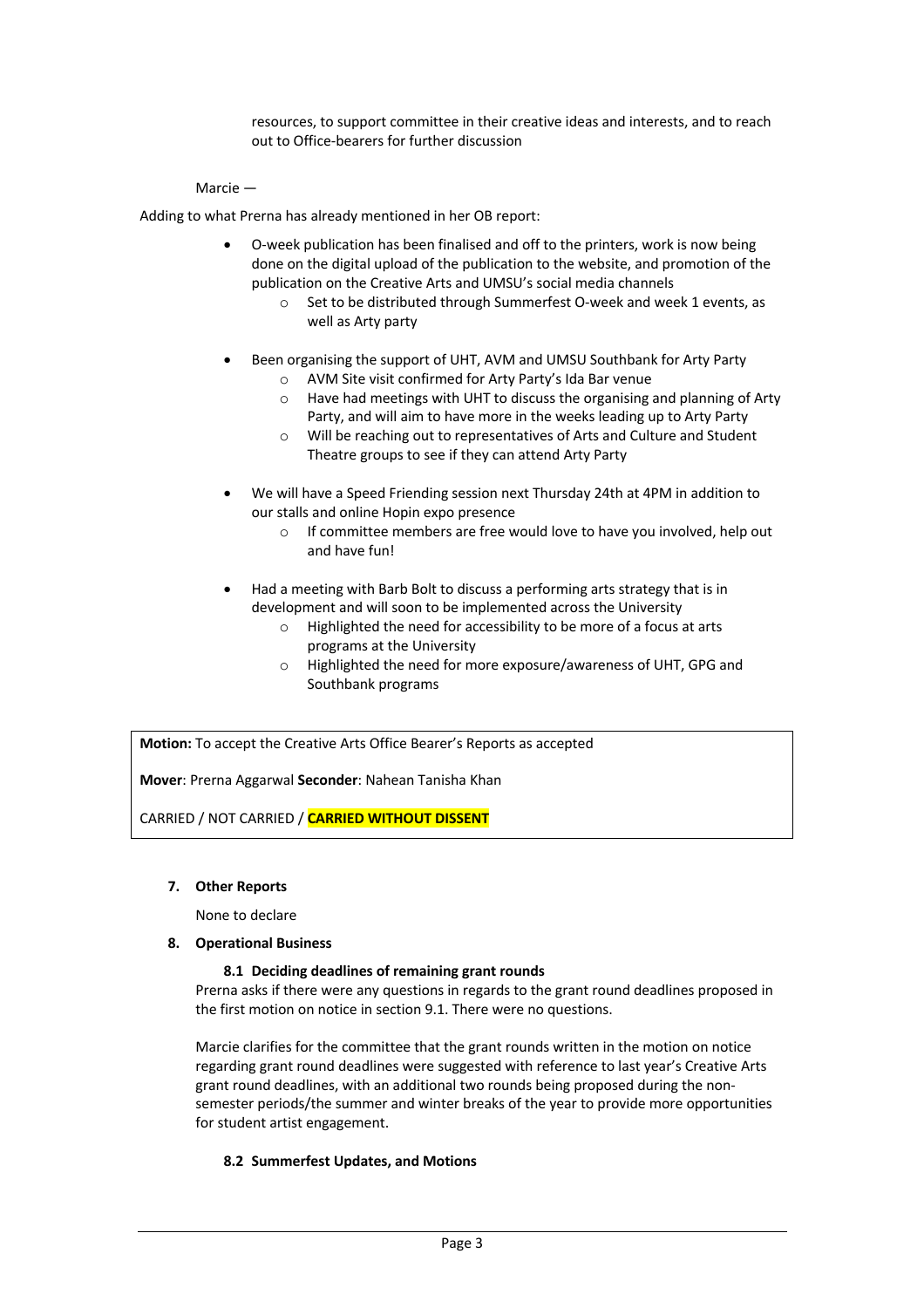Prerna states that many of the Summerfest updates have been mentioned in the officebearer report.

Prerna mentions there was an additional merch order for hoodies and T-shirts in the works but it had to be delayed due to CME informing us that lilac was not available as a colour for hoodies and T-shirts, despite lilac being the preferred colour for the merch.

This order will now be in the works for Winterfest with a focus on only getting hoodies.

Prerna says that hoodies will be done for committee.

Form will be sent out in coming weeks to get size measurements of committee for hoodies order.

The Creative Arts Interest Survey will also be out in coming weeks for students to fill out.

Leslie asks if committee can be clarified on what the plans are regarding what Creative Arts are doing for Summerfest.

Prerna says that an online stall is happening on Hopin, physical stall is a bit more unclear regarding whether we're on for both Thursday and Friday, or just one of those days. Southbank can only one has one representative, which will be Marcie.

Prerna highlights the experience of the committee in regards to the arts, and to communicate with her and Marcie if you can be present to be involved and help out at Summerfest. There will be informal polls conducted in the group chat to determine who is able to be available for Summerfest events.

#### **8.3 Arty Party Updates and Motion**

Prerna makes another call to action for committee to help out during Summerfest and early semester events such as Arty Party.

Tanisha asks for some clarification regarding what does Prerna and Marcie need for Arty Party.

Prerna lists the following as examples of what committee can help out with for Arty Planning:

- Input on food options
- Help with Bar tab
- Input on decoration decisions and help with setup
- Sharing the event on socials and reacting to posts

Tanisha suggests Best dressed award for Arty Party.

Prerna approves of the idea.

Tanisha Asks whether food will catered from Ida Bar, or an external caterer.

Prerna says catering will be separate from Ida Bar, currently the idea is to go for pizza and sushi, as filling and accessible food options.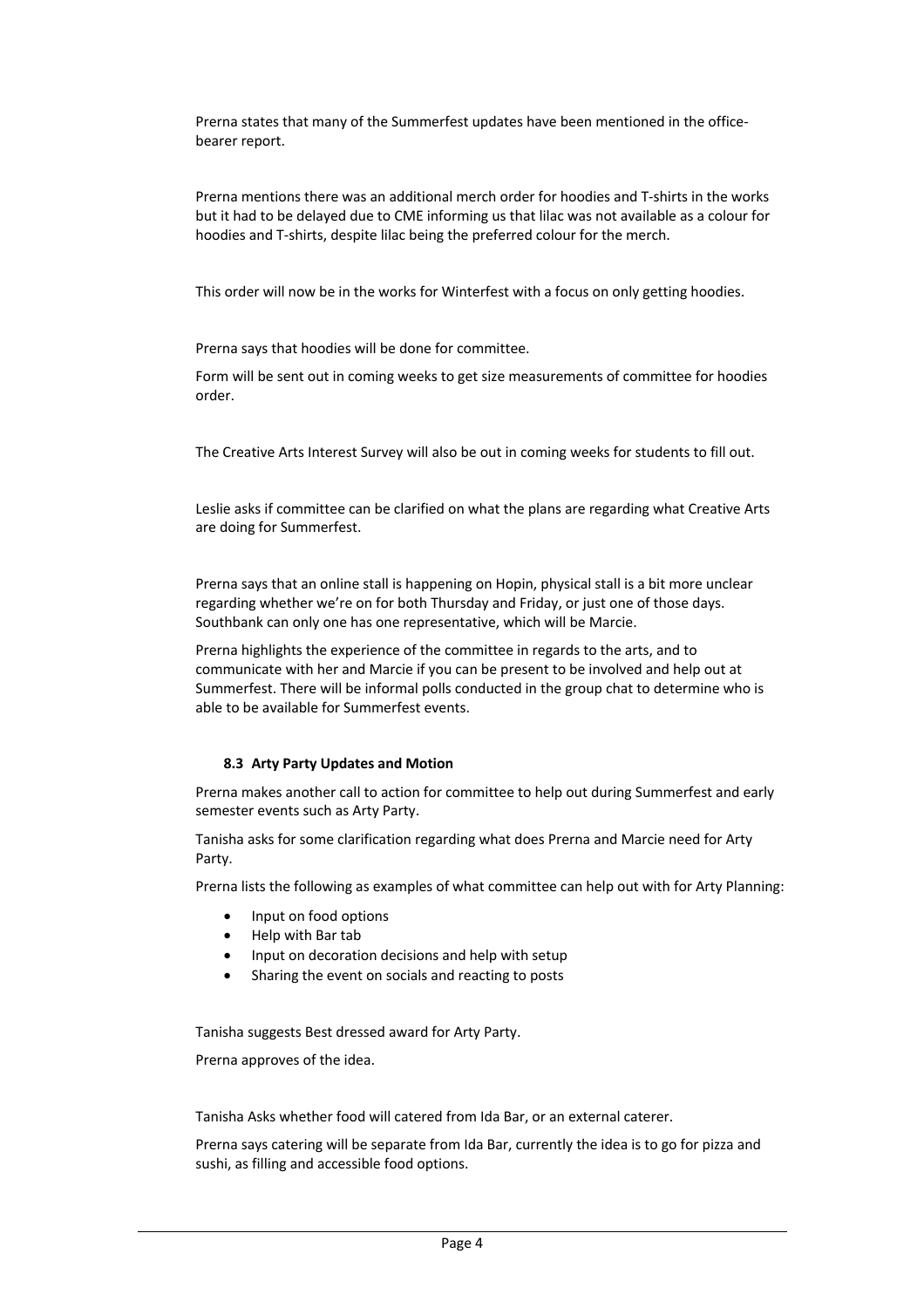Marcie adds that there are plans for handing out prizes approved by the UMSU ethical register for best costume, and that who the recipient of the best costume award will be will be determined in part by how it responds to the theme of "Under the Stars".

Leslie suggests for decoration a glitter doodle wall for drawing on with glitter markers

Prerna, Marcie and the committee love the idea.

Prerna suggests to refer to past events with glitter doodle walls such as a similar wall that existed in a 2019 Creative Arts event, as a point of comparison.

Prerna also suggests that there can be photo sessions with a glittery wall on the side, where attendees can take pictures and tag themselves on socials afterwards.

Tanisha offers to make crescent moon/stars for the event.

Prerna approves, and also mentions that there is a budget for the event so these things can also be purchased, and then reimbursed by UMSU if receipts for the expenditure are sent in to the Creative Arts inbox.

Prerna encourages the committee if they make any purchases to prioritise stores that are approved on the UMSU ethical register.

Prerna encourages the committee if they have any more ideas and suggestions for Arty Party to her and Marcie know, to make Arty Party the best Arty Party it can be.

Prerna estimates the bar tab to be around 600 dollars. If it needs to be higher the bar tab can be increased at the event as per the Ida Bar manager Kyle's email correspondence.

### **8.4 Discover Unimelb Grant Outcome**

Prerna asks Marcie to speak to this.

Marcie provides some background about how the application has been in the works for several weeks between Prerna, Marcie and Leah, in consultation with Susan the UMSU Arts and Culture manager.

Marcie then asks Leah — who was the main person working on and submitting the grant application — to provide more information on the application

Leah states how a Discover Unimelb grant was submitted in the first round for a repertory theatre program.

- The outcome was unsuccessful, however feedback was allowed to be asked
- Currently waiting on the communication of that feedback, will communicate to rest of committee and Office-bearers
- Can't really go ahead with the program as the grant was unsuccessful and the program required a significant amount of time and funds in order to go ahead

Prerna mentions that she really wants this to happen and will help wherever she can, and while the grant application is unsuccessful for this round, the grant application can be resubmitted after some revisions for the second grant round.

### **8.5 Discord Server Update**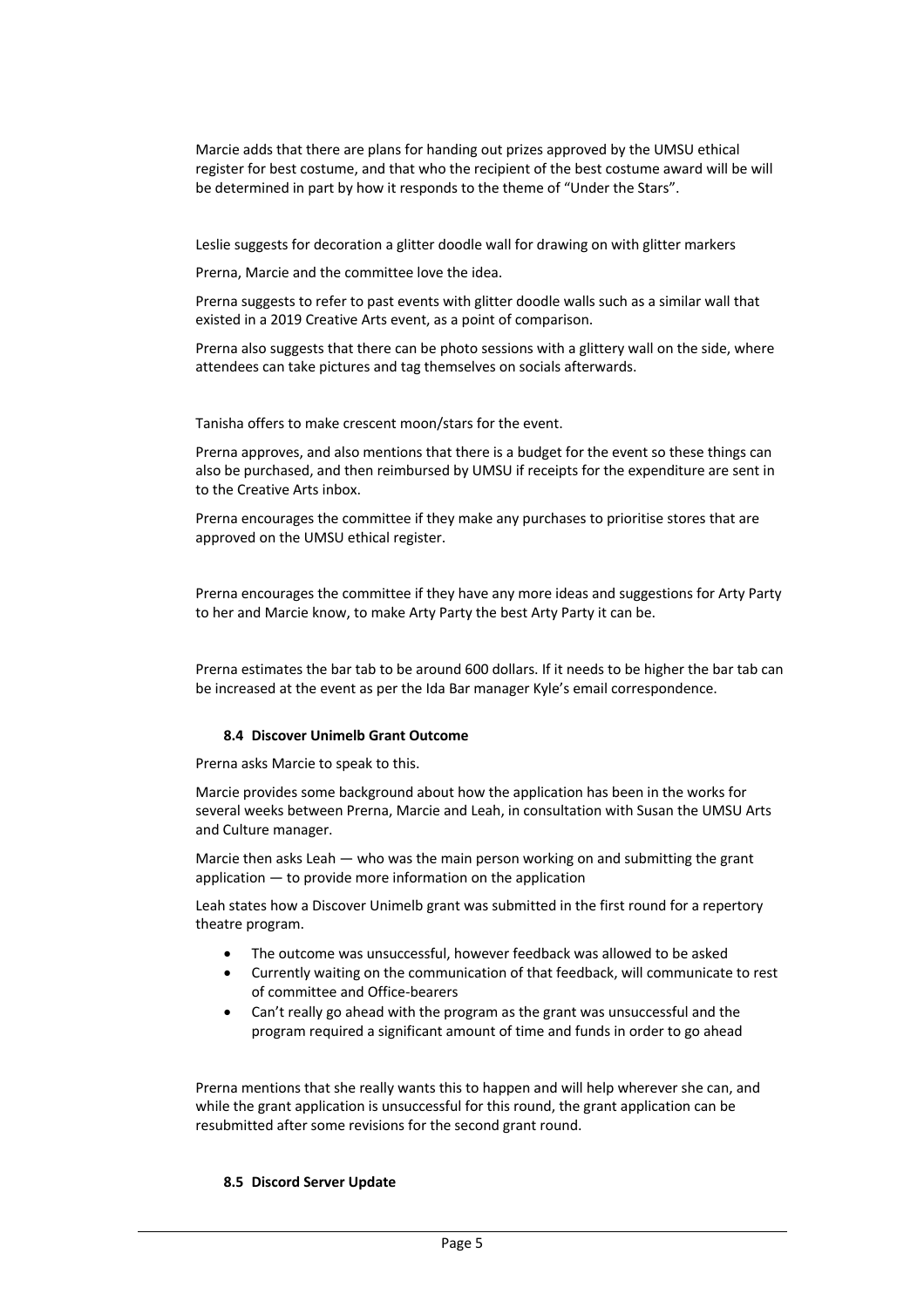Prerna states that Hasn't been implemented yet due to intense workload of Summerfest.

Marcie agrees that workload has been intense, but it is still a priority to have a Discord server implemented for the Creative Arts collective.

Will be implemented at a later point in time in the coming weeks.

## **8.6 Newsletter**

Prerna states that no Creative Arts newsletter has been implemented yet.

Prerna invites the committee to let her and Marcie know if they're interested in seeing a newsletter implemented, and ways in which it can be done.

### **9. Motions on Notice**

**Motion:** To set the deadlines of the remaining grant rounds as: Grant Round 2: Friday 1<sup>st</sup> April 5pm AEDT Grant Round 3: Friday 29th April 5pm AEDT Grant Round 4: Friday 27<sup>th</sup> May 5pm AEDT Grant Round 5: Friday 15<sup>th</sup> July 5pm AEDT Grant Round 6: Friday 26<sup>th</sup> August 5pm AEDT Grant Round 7: Friday 16<sup>th</sup> September 5pm AEDT Grant Round 8: Friday 21<sup>st</sup> October 5pm AEDT

**Mover**: Marcie Di Bartolomeo **Seconder**: Nahean Tanisha Khan CARRIED / NOT CARRIED / **CARRIED WITHOUT DISSENT**

Prerna clarifies that there will be a limited physical amount of the O-week publication printed for sustainability reasons, and that the publication will be available online for increased sustainability and accessibility.

**Motion:** To approve the spending of \$896 from the Orientation budget line for the printing of 300 copies of the Creative Arts O-Week publication.

**Mover**: Marcie Di Bartolomeo **Seconder**: Nahean Tanisha Khan CARRIED / NOT CARRIED / **CARRIED WITHOUT DISSENT**

Prerna states that this money will be needed to buy for things such as art supplies to hand out at Summerfest, with any things leftover to be used for future events.

Additionally, while time has run out to make orders through UMSU CME, materials can be purchased from stores, while prioritising stories that are approved by UMSU ethical register.

**Motion:** To approve the spending of up to \$2000 from the Orientation budget line for the purchasing of art supplies for distribution at the Creative Arts Summerfest stalls.

**Mover**: Prerna Aggarwal **Seconder**: Nahean Tanisha Khan CARRIED / NOT CARRIED / **CARRIED WITHOUT DISSENT**

Prerna states that this money will be needed to buy for things such as materials to decorate the venue, as well as catering for the event.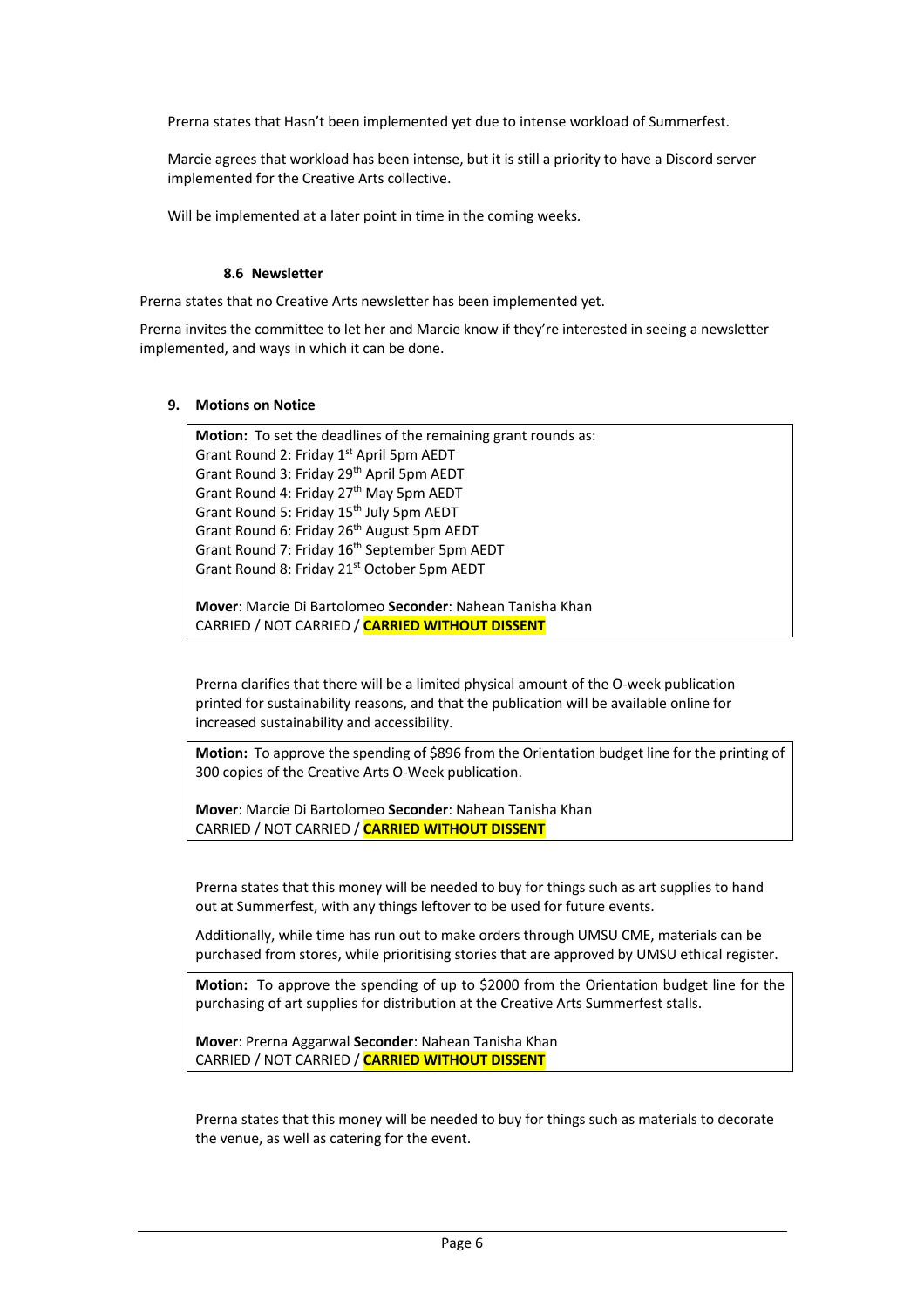**Motion:** To approve the spending of up to \$1000 from the Special Projects and Events budget line for expenditure relating to Arty Party Semester 1 2022.

**Mover**: Marcie Di Bartolomeo **Seconder**: Nahean Tanisha Khan CARRIED / NOT CARRIED / **CARRIED WITHOUT DISSENT**

Prerna speaks to this as well, stating that the Student Artist Spotlight was a very successful initiative last year, and it would be good to continue this initiative.

She states that we're aiming to passing this money now, so that the minutes can be sent to Ciara later on to process the financial motion and ensure gift cards (approved by ethical register) will be ready to send to artists with standout submissions when the initiative starts in semester 1.

**Motion:** To approve the spending of \$600 from the Special Projects and Events budget line for the purchasing of gift cards for the Student Artist Spotlight Semester 1 2022.

**Mover**: Marcie Di Bartolomeo **Seconder**: Nahean Tanisha Khan CARRIED / NOT CARRIED / **CARRIED WITHOUT DISSENT**

## **10. Motions without Notice**

Prerna mentions that money from our department will be used for food and art supplies. UMSU Women's will also be allocating \$750 from their budget for an overall budget of up to \$1500 for the collaborative event.

Prerna encourages committee to be there to support and help out.

**Motion:** To approve the spending of up to \$750 from the Special Projects and Events budget line for expenditure relating to the International Women's Day (IWD) Banner-Making Workshop with UMSU Women's.

**Mover**: Marcie Di Bartolomeo **Seconder**: Leah Bourne CARRIED / NOT CARRIED / **CARRIED WITHOUT DISSENT**

Prerna mentions that Creative Arts has a large number of totebags, as well as most UMSU departments. This workshop will upcycle these totebags, and will involved them being decorated and painted. Money will go towards art supplies to decorate them, particularly fabric paints.

**Motion:** To approve the spending of up to \$250 from the Special Projects and Events budget line for expenditure relating to the Recycled Totebag Workshop with UMSU Enviro.

**Mover**: Marcie Di Bartolomeo **Seconder**: Leslie Ho CARRIED / NOT CARRIED / **CARRIED WITHOUT DISSENT**

### **11. Other Business**

Prerna asks Marcie if they have anything more to add.

Marcie says they do but will wait to see if committee have anything to add.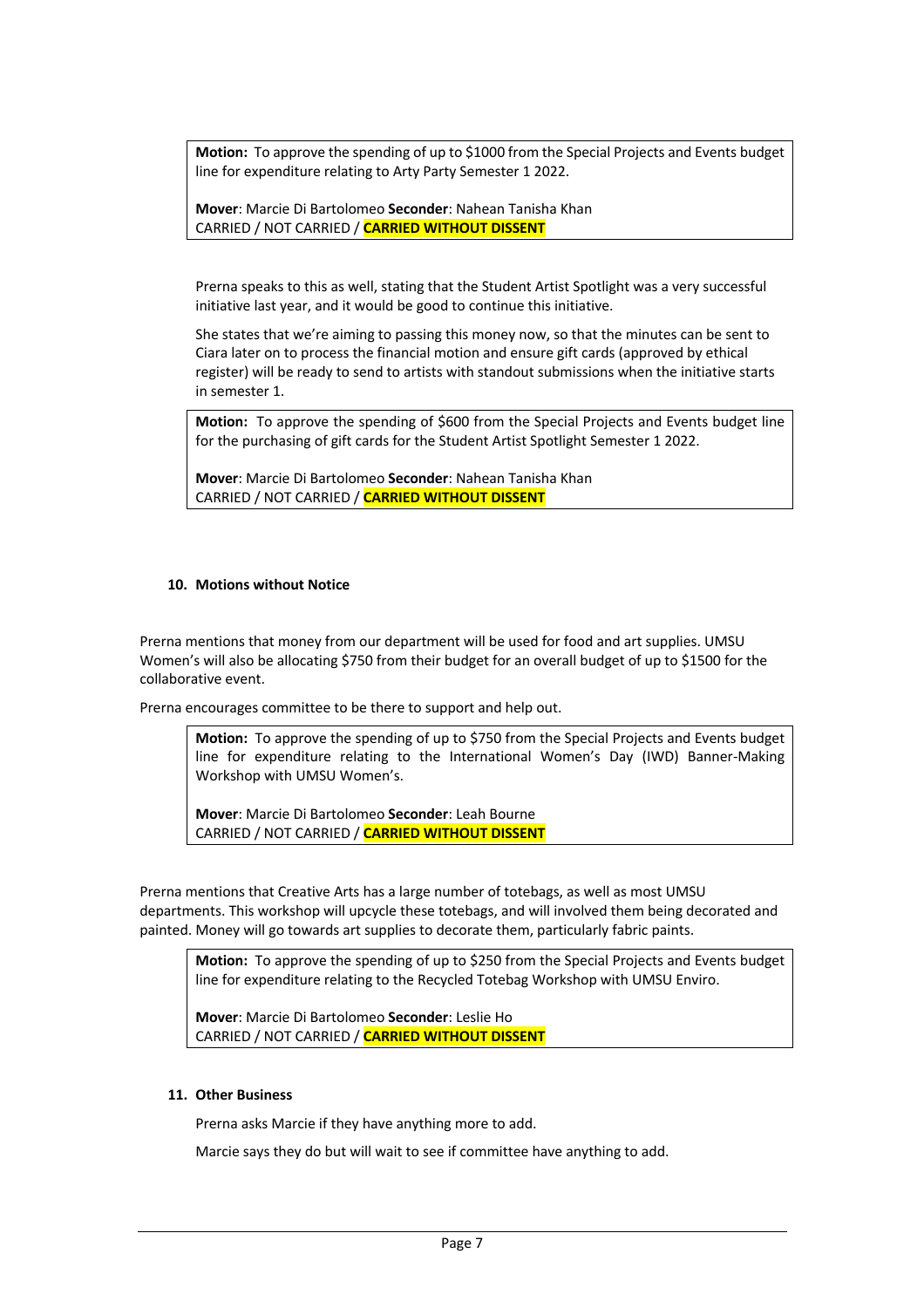Tanisha has idea for a sip and paint event at Ida bar, and making it more accessible to students who don't consider themselves good at art/are just starting out in art.

Can contact speakers/instructors in South Melbourne and get one involved as a facilitator for the event.

Emphasise would be to make event financially accessible, as it can get very expensive per person.

Prerna mentions that a similar event in mind was planned off campus — a Creative Arts retreat, which was originally in the budget memorandum that was sent to the UMSU student council's budget council for review.

It was expensive - with an estimate of \$8000 based on places Prerna was investigating as potential venues for the event — and it had to be cut due to budget cuts in UMSU student council when reviewing department budgets for the year

Prerna says that this option can be explored in more detail, but potentially still somewhere off-scale, and on a smaller scale with a smaller budget. Can organise small scale version of that

Prerna also mentions that Creative Arts also has a collaborative botanical gardens event with UMSU Burnley, which has similarities with a sip and paint event.

- Can potentially do a sip and paint event on the Burnley campus.
- Will review later during the mid-year budget review

Prerna asks if Marcie has anything to add.

Marcie mentions that most point have also been covered, but that they're also excited for this.

Can work with Tanisha to develop a plan focusing on the logistics of implementing the event

• Can also reach out to Kyle if Tanisha would still like the even to be done at the Ida Bar this semester

Tanisha also mentions how excited she is for Arty Party, and that she's keen to help out with purchasing supplies.

Prerna says that support can be provided to committee members when purchasing supplies, and that they can organise a date to purchase art supplies in bulk for events such as Summerfest and Arty Party.

Marcie also states that the current plan for collective is to start collective in Week 1 of the semester

- Starting Fridays 4:30pm
- Online for now

Prerna asserts that collective can have themes, with some of them being conducted oncampus as in-person collectives as well.

Can have committee members run collectives as well if they are interested and have the time and capacity.